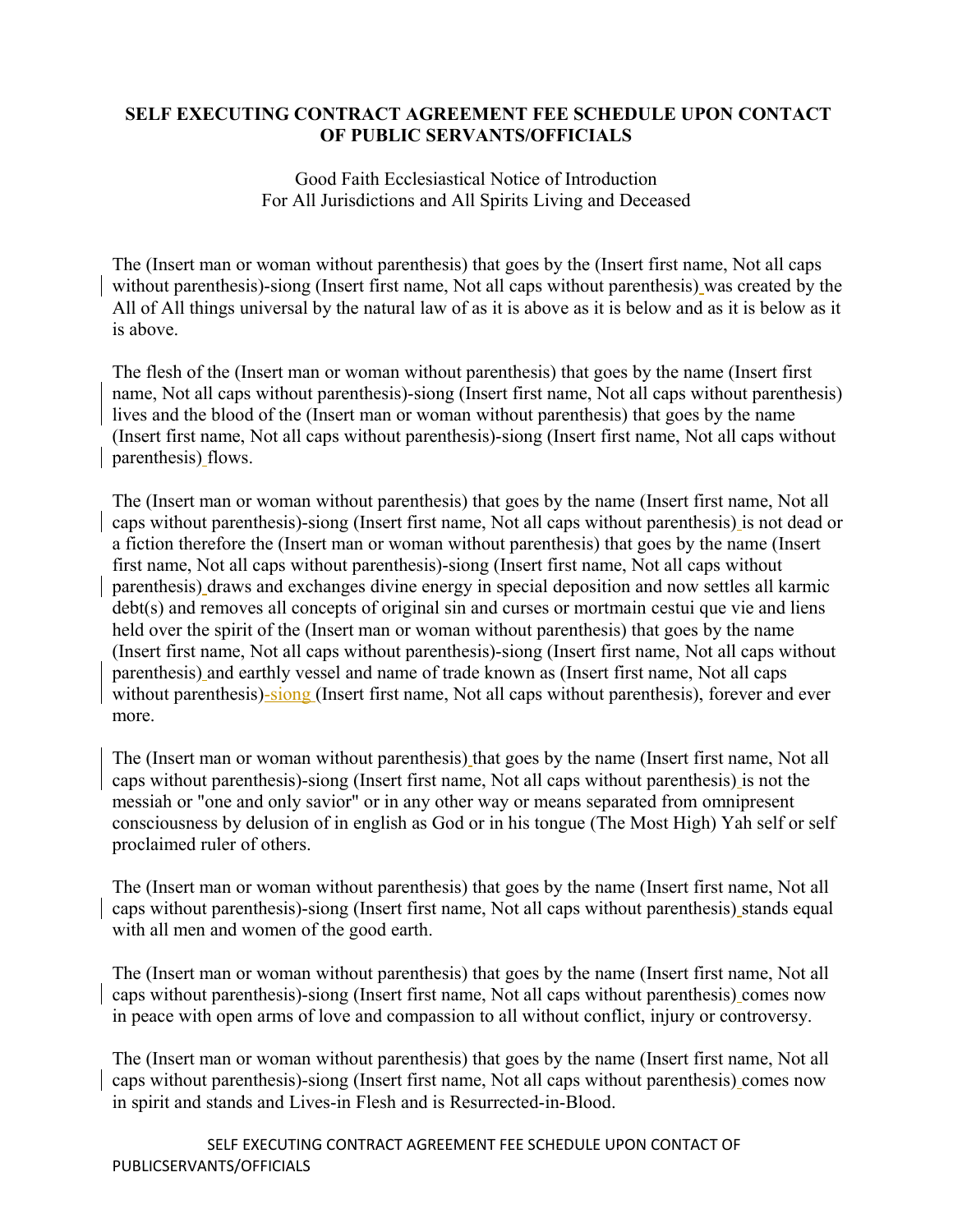The (Insert man or woman without parenthesis) that goes by the name (Insert first name, Not all caps without parenthesis)-siong (Insert first name, Not all caps without parenthesis) is a de jure heir and steward of planet earth who is born without money and cannot make money and therefore by divine law cannot serve mammon.

The (Insert man or woman without parenthesis) that goes by the name (Insert first name, Not all caps without parenthesis)-siong (Insert first name, Not all caps without parenthesis) does not hold an original issue of security transaction certificate of ownership/trade for a legal juristic person and is not permitted in trading the crown/government owned all capital uppercase name of (Insert first name, ALL CAPS without parenthesis) or (Insert first name, ALL CAPS without parenthesis) (Insert LAST name, ALL CAPS without parenthesis), OR (Insert first name, Not all caps without parenthesis)-siong (Insert first name, Not all caps without parenthesis), OR (Insert first name, ALL CAPS without parenthesis) (Insert middle initial or name) (Insert LAST name, ALL CAPS without parenthesis), OR (Insert first name, Not all caps without parenthesis) (Insert middle initial or name) (Insert first name, Not all caps without parenthesis), OR (Insert first name, Not all caps without parenthesis) (Insert first name, Not all caps without parenthesis), (Mr./Mrs./Miss./Ms.)(Insert first name, Not all caps without parenthesis) (Insert middle initial or name) (Insert first name, Not all caps without parenthesis) OR (Mr./Mrs./Miss./Ms.) (Insert first name, Not all caps without parenthesis) (Insert middle initial or name) (Insert first name, Not all caps without parenthesis)  $OR$ ; (Mr./Mrs./Miss./Ms.) (Insert first name, Not all caps without parenthesis) (Insert middle initial or name) (Insert first name, Not all caps without parenthesis) or any other crown/government uppercase or upper lower derivative variations thereof.

The (Insert man or woman without parenthesis) that goes by the name (Insert first name, Not all caps without parenthesis)-siong (Insert first name, Not all caps without parenthesis) is not a surety or joinder to a juristic person all capital corporate crown/government first and last name.

The (Insert man or woman without parenthesis) that goes by the name (Insert first name, Not all caps without parenthesis)-siong (Insert first name, Not all caps without parenthesis) does not give consent to be owned or traded as a human resource or cestui que vie.

Therefore let no man, (Insert man or woman without parenthesis), human being, angel, demon, person, corporate entity/person or foreign jurisdiction make interaction, offer(s), contract(s), unilateral agreement(s), oath(s), fealty, mortmain(s), deed poll(s), curse(s), spell(s), incantation(s), velum(s), lien(s) energy transfer against the Divine Spirit condensing vibration into living flesh in expressed trust without a lawful two-party agreement/contract signed in truewet-ink between (Insert first name, Not all caps without parenthesis)-siong (Insert first name, Not all caps without parenthesis) and the party(ies) seeking interaction/performance.

Therefore the (Insert man or woman without parenthesis) that goes by the name (Insert first name, Not all caps without parenthesis)-siong (Insert first name, Not all caps without parenthesis) stands and pronounces by Divine recognition to activate a Fee Schedule in action against all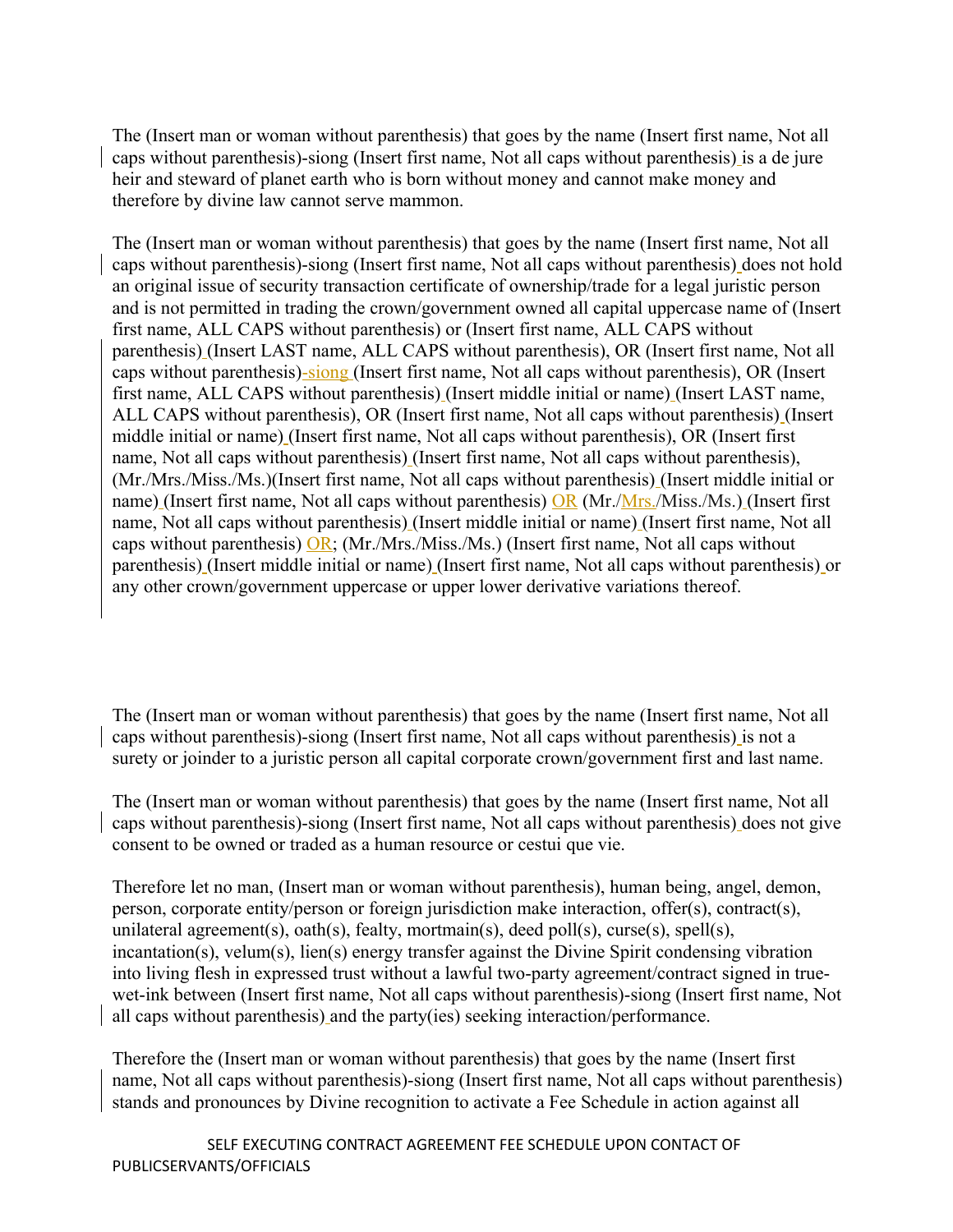unwelcome aggressors/ parties/ persons/ entities/ men/ women/ man/ (Insert man or woman without parenthesis) that comes now without proof of claim of contract and/or lawful two party contract duly signed by both parties in true-wet-ink.

Any party breaking the Divine rule of law against the (Insert man or woman without parenthesis) that goes by the name (Insert first name, Not all caps without parenthesis)-siong (Insert first name, Not all caps without parenthesis) will be held fully and commercially liable under penalty of perjury and assume liability and risk of being struck from the record of office.

Let this stand now-more and forever as your good faith notice in fair and honorable warning. **This Expressed Self Executing Contract User Agreement Fee Schedule is your NOTICE** of the Fees and Costs of the (Insert man or woman without parenthesis) that goes by the name (Insert first name, Not all caps without parenthesis)-siong (Insert first name, Not all caps without parenthesis) executes for his time for the protection or defense of his lawful property, rights and interests therein and all lawful freedoms and rights in general when he is engaged in any type of trade or any other matter or interaction between parties.

You the living soul(s), private man or (Insert man or woman without parenthesis), CORPORATION, employee(s), and/or representative(s) of Law Firm, person, natural person, agent, peace officer, police enforcer, or other entity agree(s) to the terms and conditions of this Notice, and each of you jointly and/or severally accept(s) the full responsibility and full commercial liability for the charges/ fees described herein in the event you choose to involve yourself with and/or engage the Divine Spirit condensing vibration into living flesh in expressed trust recognized as the (Insert man or woman without parenthesis) that goes by the name (Insert first name, Not all caps without parenthesis)-siong (Insert first name, Not all caps without parenthesis) in any matter by default, mistake or otherwise.

Nothing in this pronouncement or any other trust/agreement/contract/notice assigns or transfers any rights remedies-defenses-property(ies)-or-setoff-of-the-(Insert man or woman without parenthesis)-that-goes-by-the-name (Insert first name, Not all caps without parenthesis)-siong (Insert first name, Not all caps without parenthesis) or purports to confer on any non-Principal or Third party, any benefit or any right to enforce any term(s) of this or any agreement/contract.

### **NOTICE OF TRESPASS**

Trespass-of-this-Pronouncement-by-any-third-party-or-mortmain-is-hereby-set-at-TEN-MILLION- ( 10 000 000.00 ).999-PURE-COMMERCIAL-GRADE-DOLLARS PER-INCIDENT/ PER-ITEM

Acceptance-of-this-Pronouncement-is-at-presentment-sight-or-by-tacit-acceptance-by-silence.

### **NOTICE OF FEES**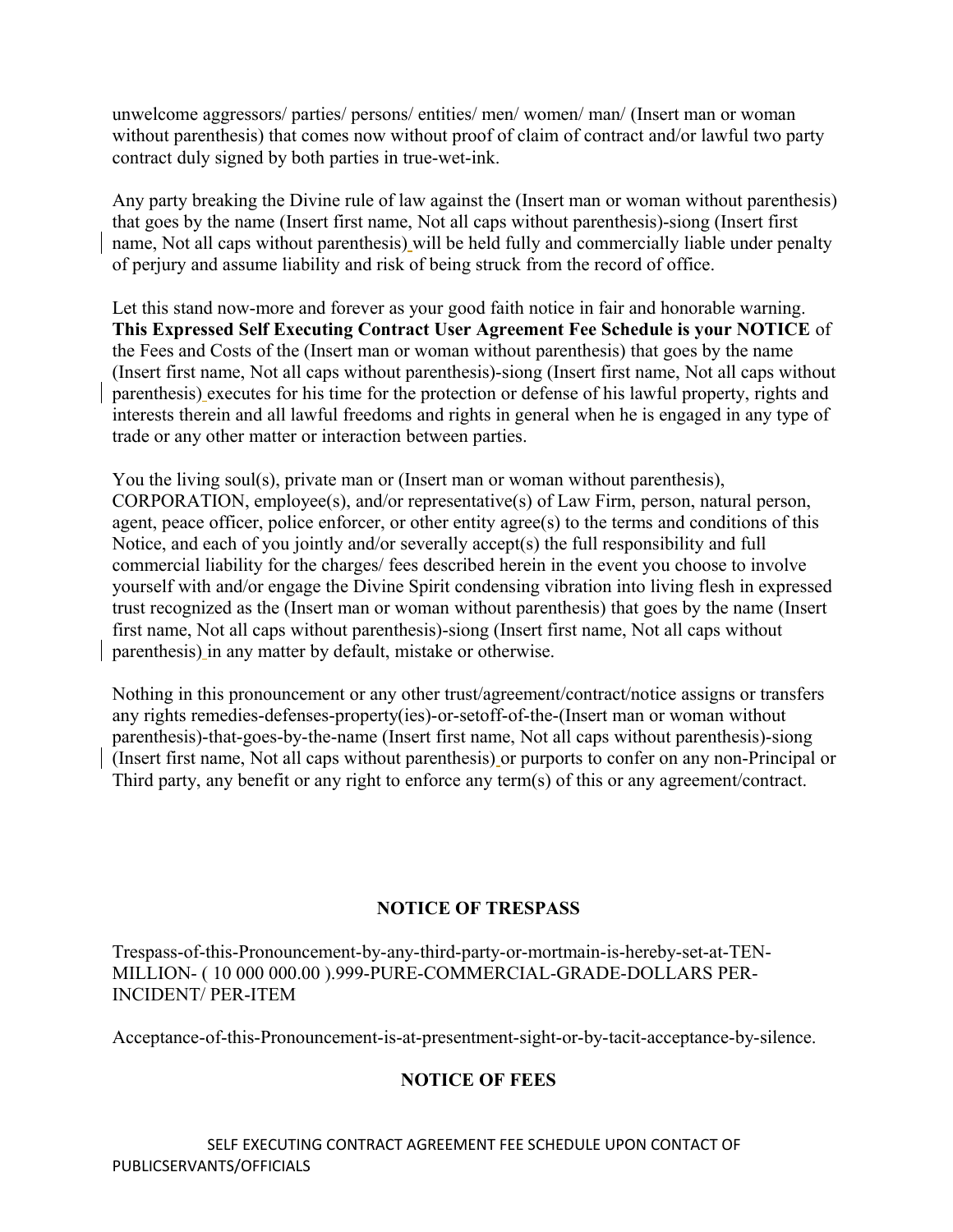Fees/currencies/charges for service/costs incurred. Fees are in .999 Silver Ounces or Fiat par equivalent US DOLLAR UNITS

A. Charge for each unauthorized use of copy claim Trade name/Trademark 432,000.00 per incident.

B. Hourly rate for time, labor, effort(s) 432.00 per hour

C. Filing of court claims, defenses or other documents 432.00 per filing

D. Time in court of any kind or jurisdiction 4320.00 per day

E. Educational Services 432.00 per hour

F. Travel time and mileage in any matter 1,500.00 per hour/ 1.00 per kilometer

G. Receiving any Junk or unsolicited mail 2,500.00 per item

H. Receiving unsolicited/unwanted phone calls 2,500.00 per call

J. Erroneous or Frivolous reports with any Credit Bureau causing restraint/restriction of Trade 500,000.00 per report.

Due to overwhelming evidence in the public and private of loss of good faith and fall from spiritual grace of Divine law by foreign and domestic jurisdictions, fraternities and institutions; All-Oaths-of-Office-of-Peace/Police-officers-armed-security-forces-united-nations-enforcersgovernment-principals-agents-or-justice-system-participants-judges-esquires-lawyers-priestsbishops-cardinals-popes-pontiffs-are-Accepted-For-Honor-by-the-(Insert man or woman without parenthesis)-that-goes-by-the-name

(Insert first name, Not all caps without parenthesis)-siong (Insert first name, Not all caps without parenthesis)- is-your-firm-and-binding-contract-between-the-parties whereby-you-have -promised-to-protect-and-defend-the-(Insert man or woman without parenthesis)-that-goes-bythe-name- (Insert first name, Not all caps without parenthesis)-siong (Insert first name, Not all caps without parenthesis)-and-guarantee-all-rights-and-are-now-spiritually-and-temporallybound-to-protect-the-

(Insert man or woman without parenthesis)-that-goes-by-the-name- (Insert first name, Not all caps without parenthesis)-siong (Insert first name, Not all caps without parenthesis)**-fromunlawful-or-illegal-purpose-or-construement** -of-trust-or-conspiracy-or-contract-betweenparties.

The-(Insert man or woman without parenthesis)-that-goes-by-the-name (Insert first name, Not all caps without parenthesis)-siong (Insert first name, Not all caps without parenthesis)-is-currentlystanding-on-the De-Jure-and Divine-Jurisdiction-of-the earth.

Any-transgression(s)-against-the-(Insert man or woman without parenthesis)-that-goes-by-thename (Insert first name, Not all caps without parenthesis)-siong (Insert first name, Not all caps without parenthesis)-or-anyone -under-his-care-by-any-third-party-or-foreign-jurisdiction-accept full-personal-and-commercial- liability-and-are-Bound-by-Lawful-intrinsic-Currency Fees-of:

1. THREE-HUNDRED-THOUSAND-(300,000.00) .999-SILVER DOLLARS -PER-HOUR -Corporation-thereof-if-being-ordered-questioned-interrogated-or-in-any-way-detained-harassedor-otherwise-regulated-under-duress-or-restriction-of-consciousness; and;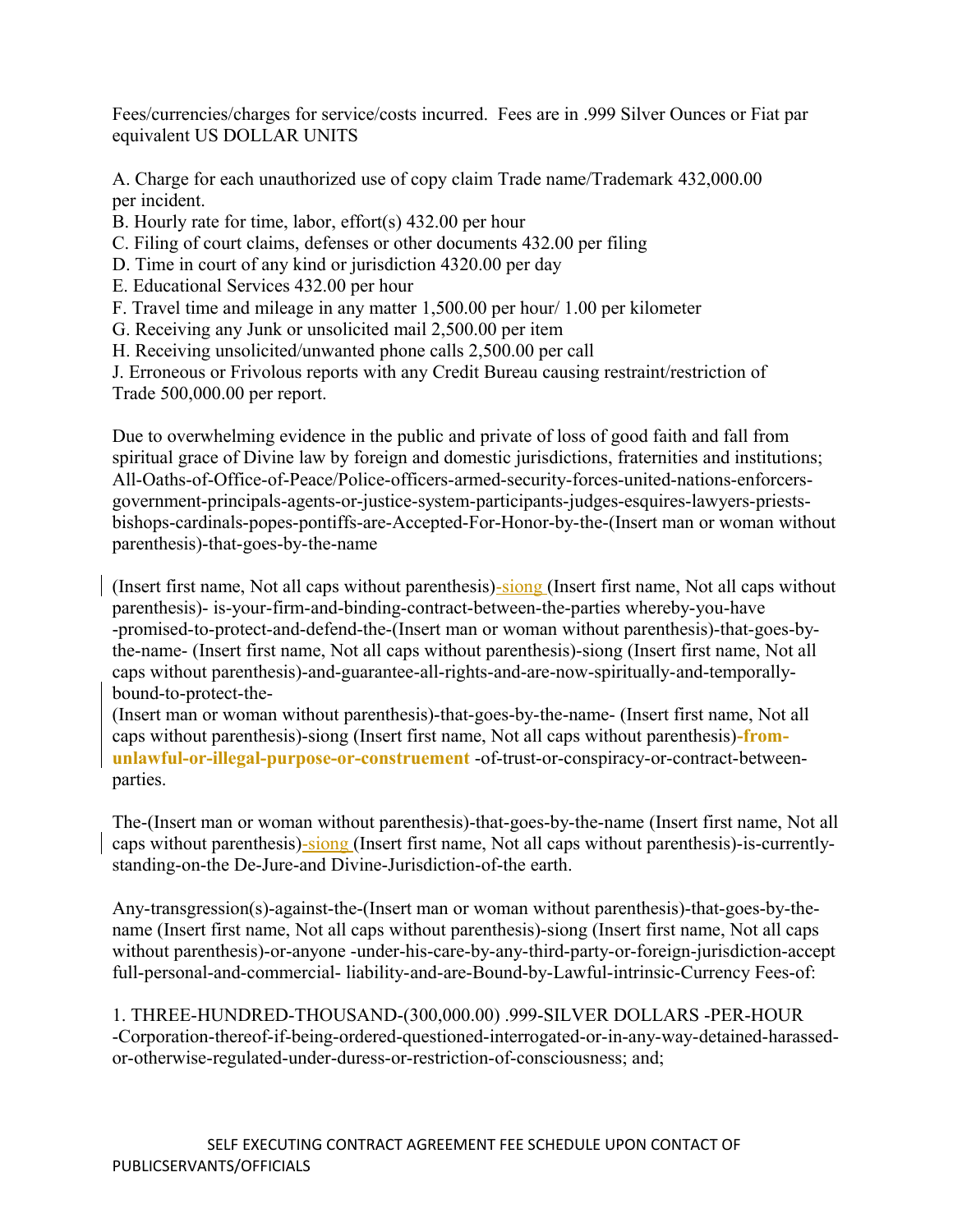2. ONE-HUNDRED-THOUSAND-DOLLARS-(100,000.00).999-DOLLARS-PER-DAY PER-ITEM-of-any-personal-or-intellectual-property-is-registered- under-duress; and;

3. TWO-HUNDRED-THOUSAND-DOLLARS-(200,000.00).999-DOLLARS-PER-DAY PER-ITEM-For-refusal-by-any-principal-or-agent-to-remove-any-prior-registered personal-orintellectual-property-once-notice-in-good-faith-to-purge-such-personal-or intellectual-propertyfrom-databases; and;

4. THREE-HUNDRED-THOUSAND-(300,000.00).999-DOLLARS-PER-HOUR -if handcuffedtransported-incarcerated-or-subjected-to-any-frivolous-adjudication-process without-the-(Insert man or woman without parenthesis)-that-goes-by-the-name (Insert first name, Not all caps without parenthesis)-siong (Insert first name, Not all caps without parenthesis)-express-written and-notarized-consent; and;

5. ONE-HUNDRED-THOUSAND-DOLLARS-( 100,000.00).999-DOLLARS-PER DAY/PER ITEM-if-any-property-held-by-the-(Insert man or woman without parenthesis)-that-goes-by-thename (Insert first name, Not all caps without parenthesis)-siong (Insert first name, Not all caps without parenthesis)-taken-away-from-the-(Insert man or woman without parenthesis)-that-goesby-the-name (Insert first name, Not all caps without parenthesis)-siong (Insert first name, Not all caps without parenthesis)-without-his-express -written-and-notarized-consent; and;

6. ONE-MILLION-(1,000,000.00).999-DOLLARS-PER-INCIDENT-PER-DAY /PER ITEM-ifforced-in-threat-duress-and-intimidation-to-submit-fingerprints-footprints-biometric-orpsychiatric-data-to-any-agency-records-archives-or-databases; and;

7. TWO HUNDRED THOUSAND-THREE HUNDRED THOUSAND -(\$200,000.00).999- PURE OCCURRENCE-(\$300,000.00).999-PURE TORT-FEASOR-If-any-violations-caused By-forced-contacts-entered-under-color-of-law-to-conspire-against-the-(Insert man or woman without parenthesis)-that-goes-by the-name (Insert first name, Not all caps without parenthesis) siong (Insert first name, Not all caps without parenthesis)- or-related-trust-or-estate-will-beinvoiced-as but-not -limited-to -the-following: DEPRIVATION OF RIGHTS UNDER COLOR OF LAW (USC§242) –CONSPIRACY AGAINST RIGHTS (USC § 241)-FALSE STATEMENTS,CONCEALMENT (USC§ 1001) EMOTIONAL DISTRESS (32 CFR 536.77(a) (3)(vii))- MENTAL ANGUISH ABUSE (42 CFR 488.301)- PEONGE -UNLAWFUL INCARCERATION - MALICIOUS PROSECUTION (32 CFR 750.23)-DEFAMATION OF CHARACTER –SLANDER -LIBEL - KIDNAPPING(18 U.(Insert middle initial or name) CODE §1201) - MALFEASANCE (22 CFR 13.3) - SLAVERY - EXTORTION (25 CF 11.417) - ROBBEY - PERJURY (18 USC§ 1621) - SUBORNATION OF PERJURY (18 USC §1622) - RICO (18 USC §1961-1968) - VIOLATIONS OF THE 6TH AMENDMENT AND THE UNIVERSAL DECLARATION OF HUMAN RIGHTS - BREACH OF TRUST; and;

8.ONE-HUNDRED-MILLION-(100,000,000.00).999-DOLLARS-PER-INCIDENT-for anytorture-injury-violence-or- manhandling-brought-against-the-(Insert man or woman without parenthesis)-that-goes-by-the name (Insert first name, Not all caps without parenthesis)-siong (Insert first name, Not all caps without parenthesis)-or-anyone-under-the-(Insert man or woman without parenthesis)-that-goes-by-the-name (Insert first name, Not all caps without parenthesis)siong (Insert first name, Not all caps without parenthesis); and;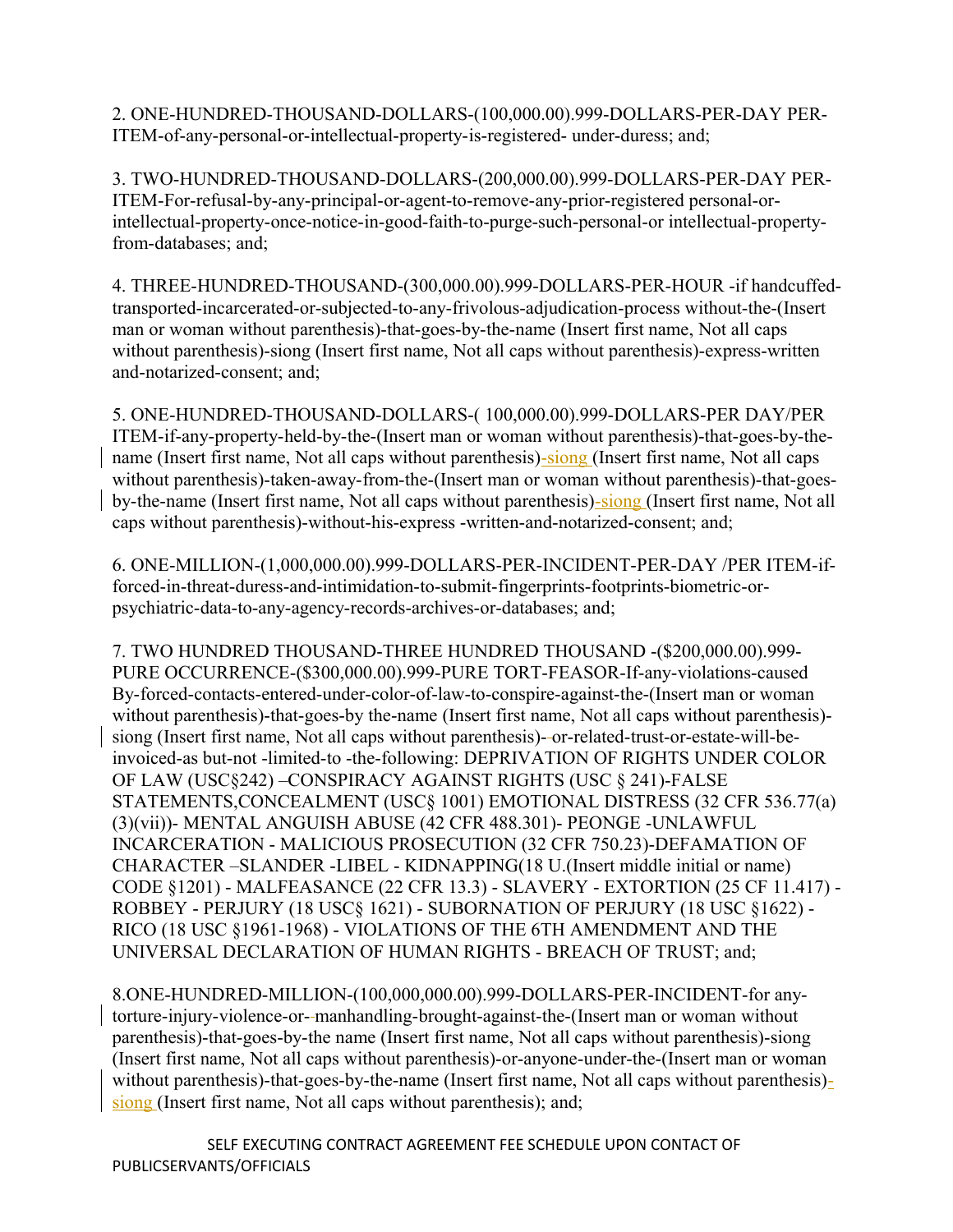9.ONE-BILLION-(1,000,000,000.00).999-DOLLARS-PER-INCIDENT-if-injected-or anyprivate-organic-matter-such-as-blood-tissue-saliva-breath-hair-DNA-samples-are forciblyremoved-under-duress.

Due to the overwhelming factual public evidence records of criminal actions by De facto principals-agents-esquires, the-(Insert man or woman without parenthesis)-that-goes-by-the-name (Insert first name, Not all caps without parenthesis)-siong (Insert first name, Not all caps without parenthesis) -Hereby Pronounces-the-Right-to- record video-audio-evidence-of-any-action(s) -transaction(s) -orinteraction(s)-between-parties, the-(Insert man or woman without parenthesis) that-goes-by-the-name (Insert first name, Not all caps without parenthesis)-siong (Insert first name, Not all caps without parenthesis)- Hereby Pronounces-the-Right-to-Triple-His-Fees-inany-attempt(s)-to-commit-fraud-or conspiracy -against-the-(Insert man or woman without parenthesis)-that-goes-by-the-name(Insert first name, Not all caps without parenthesis)-siong (Insert first name, Not all caps without parenthesis). The-(Insert man or woman without parenthesis) that-goes-by-the-name (Insert first name, Not all caps without parenthesis)-siong (Insert first name, Not all caps without parenthesis)-Hereby Pronounces-the-Right-to register-a-Superior-Agriculture-lien -by-perfection-of-registered-mail-on-All-transgressor(s)-propertiesand-assets- in-order -to-obtain-and-secure-payment-of-this-NOTICE.

The-(Insert man or woman without parenthesis)-that-goes-by-the-name (Insert first name, Not all caps without parenthesis)-siong (Insert first name, Not all caps without parenthesis) Hereby Pronounces-the- Right to-use-Four-Horsemen-of-One-Heaven-or-Apolistic-Proto-Raban(s)-orany-Four-(4)-goodpeople-not-related-to-him-by-blood-to-secure-payment-of-this-NOTICEagainst-any transgressors- who-by-their-actions-or-omissions-harm-him-or-anyone-under-hiscare-directly Or-by-proxy-in-any-way.

# **Payment in full is due no later than TEN (10) days after receipt of invoice.**

The-(Insert man or woman without parenthesis)-that-goes-by-the-name (Insert first name, Not all caps without parenthesis)-siong (Insert first name, Not all caps without parenthesis) does not negotiate with terrorists, radical fringe groups, anti-government movements or combatants foreign or domestic. Other miscellaneous charges may apply such as: Storage fees, postage, obtaining honor/dishonor presentment, Non-Acceptance Notary Protests and Certificates, Injunctions, Judgments, Certified/Registered Mail, air travel, meals, insurance, vehicle rentals, accommodations, collection fees, Bailiff charges, Lien/Security Interest, Registration Fees, Legal Fees, and other costs incurred will be billed at cost plus fifty (50) percent.

Prices, currencies, terms and conditions subject to change without further Notice.

Fiat Justitia Ruat Caelum

Denique Ultimatum Revereor Verum

\* All words/whirreds(null) that follow/fall low(null) shall be of common/calm man use only and where "spellings"/ "sounds"/ "mal-intents" are null and void ab initio, ad infinitum, nunc pro tunc;

Notice of Fraud, and Intent to Commit Fraud Via Any and All Means, Third Party Interloping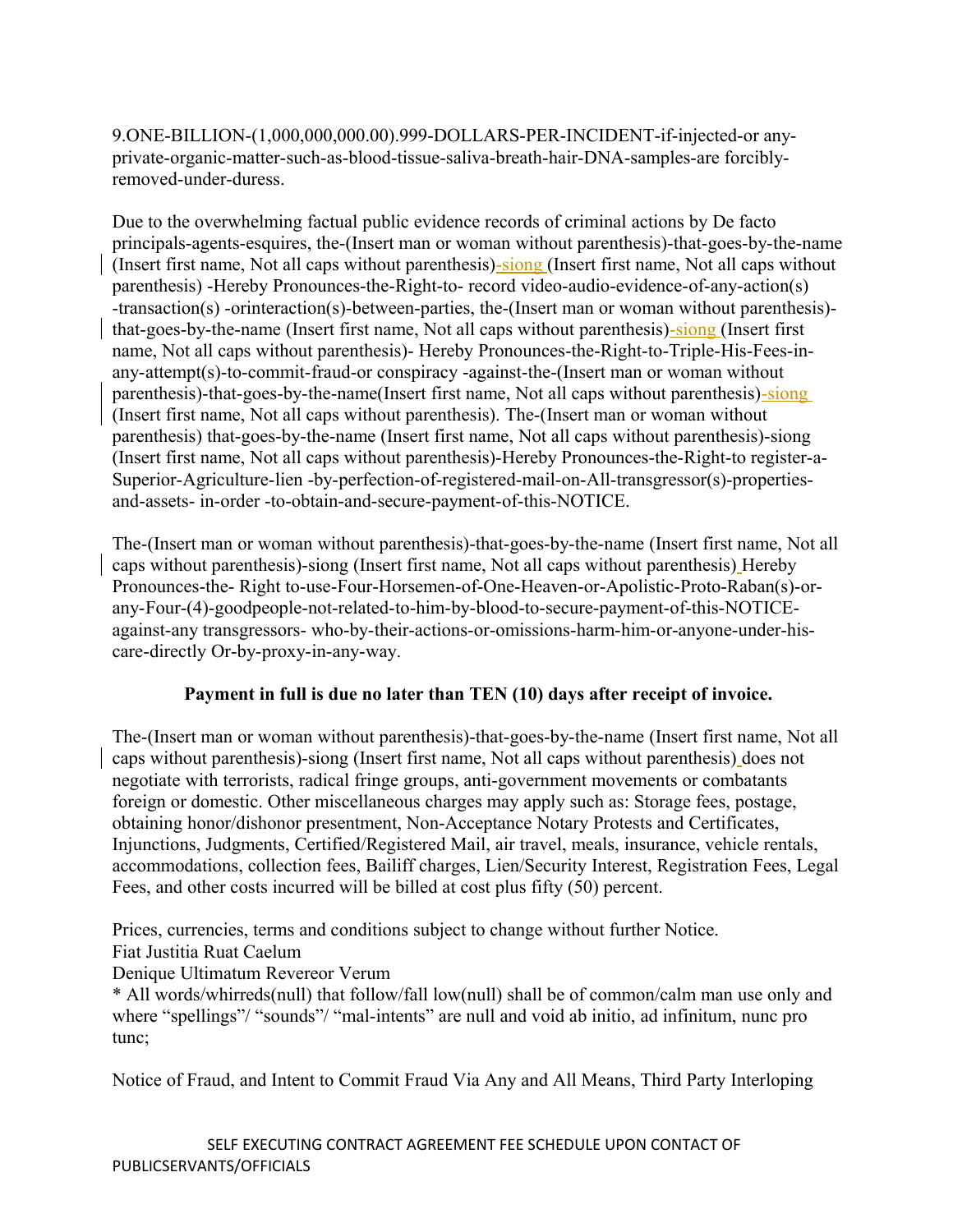Etc et al By Omission and/or Commission including but not limited to any and/or all assumed, presumed, vowed, in oath to, sworn to, attested to, vowed to, aligned with, allegiances of, by for or to any TITLES and/or PROPERTY of, in for or to the jurisdiction and CORPORATE paper, fictional, illusion and delusional realms of VATICAN CITY, STATE (HOLY SEE), THE CITY OF LONDON, STATE (CROWN) and DISTRICT OF COLUMBIA, STATE commonly known as but not limited to TITLES such as AGENT, EMPLOYEE, BAR MEMBER, JUDGE, JUSTICE, QUEEN, POPE, PRESIDENT, PRIME MINISTER, EMPLOYER, OCCUPANT, RESIDENT, CITIZEN, CITIZEN OF ROME, CITIZEN, CITY OF LONDON, STATE, OFFICER, CHIEF, etc. et al PARTIES/PIRATES and all things assumed and presumed to be real which are, in fact, pure fiction that violate Natural, Universal and Creator Source Law be it NOW proclaimed the fraud and deception revealed here and now anu; In my hand and with free will intention, allegiance to, of, for and by myself and the Nation of Mankind, a Sovereign Ambassador in peace, honour, truth and love;

To THE ACTING Attorney General in care of 20 Victoria Street, London SW1H 0NF; CITY OF LONDON, STATE and to whomever/whatever it may concern, be they living flesh and blood and/or ACTING in the PERSONA of a CROWN REGISTERED/OWNED NAME;

Be now advised, in the light of day and in the light of truth that you are being duly noted by your actions and intentions either through sheer ignorance of the Universal laws or by a willful act to be in dishonour with the aforementioned Universal and Natural laws all living beings shall stand under.

Whereas ALL creation matters, free will consent and agreements therein are paramount upon all where the trespass upon such is a high crime and;

Whereas all things "legal" are, in fact, not lawful and are purely of a juris-fictional realm created by those who would control the free will consent via ignorance, ignorance of the true laws is not a defence from those laws wherein truth is paramount and mandatory and;

Whereas an agreement created with intent of one and/or more parties to commit fraud and/or other crimes, also be it known that by virtue of your own ROMAN MAXIMS that a "fraud revealed" is null and void nunc pro tunc and;

Whereas any intent/attempt to commit fraud knowingly and/or willingly and/or by your own ignorance via commission/omission of that knowledge and/or ignorance, you are, in fact guilty of the crimes with that intent or ignorance and;

Whereas any and all intents/attempts to engage in such actions as to deceive knowingly or unknowingly, it is the duty of that individual or party to mend their criminal activities having this knowledge brought into the light for all to see and the trespass upon the free will consent of all others shall end and;

Whereas you are now given the truth of all matters via this notice as follows, it is now and furthermore incumbent upon you to be in accordance with Natural/Universal and Creator laws with your knowledge and ignorance and;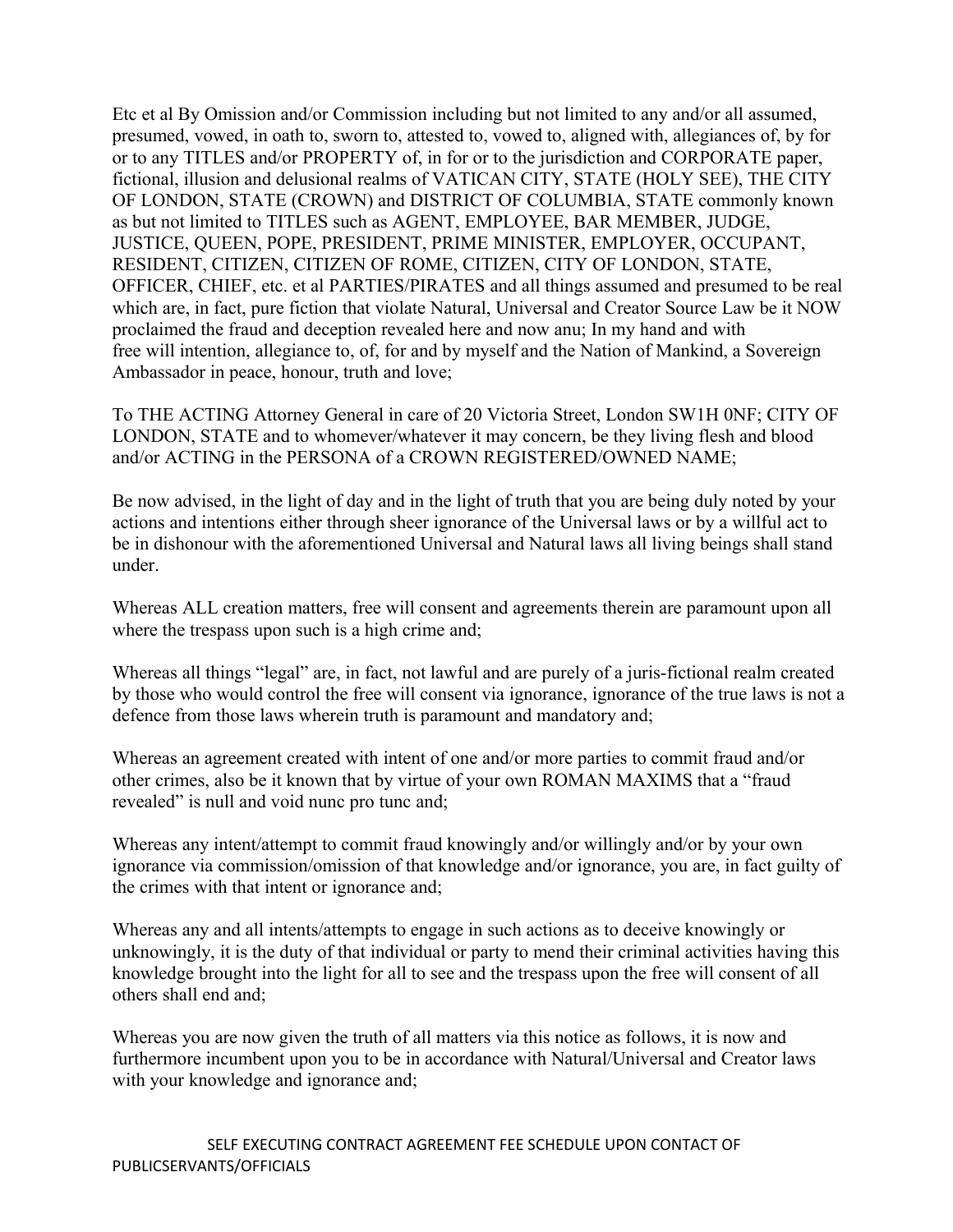Whereas your ROMAN MAXIM of "those who create the laws, shall obey the laws" and with your own oaths, allegiances, vows, promises etc et al you have freely consented by surrendering your own free will choice to another master, you are obligated, by that free will choice to be in accordance with those that you have chosen to rule over you until such a time where all previous oaths, vows, allegiances, promises etc et al are nullified by your own choice and you may do so freely since you also were deceived where fraudulent intent and ignorance is concerned or continue now in the knowledge of the frauds you commit in commission where omission has been vanquished and;

Whereas any and all assumptions and presumptions of the legal juris-fiction are all based in fraudulent intent and/or ignorance of these assumptions and presumptions where free will consent and all man made and universal compacts and agreements are concerned and are hereby nulled and voided ab initio, ad infinitum, nunc pro tunc, you and those who are your masters are guilty, by commission and/or omission of universal fraud.

By your actions of attempting to re-create this fraud via deceptions attempts of joinder of the living flesh and soul, to an inanimate NAME that is not owned by myself and would be a criminal act to do so, be it duly noted that all attempts thus far have also been duly noted and will be forwarded as evidence of your criminal activities and intentions to your own authorities to which you owe your sworn allegiance where I have none but to myself and the source creator.

### **Govern yourself accordingly**

Attention: Any and all Criminals/Colonizers/Citizens/Fraudulent Beings/Aliens of the Foreign STATES of/in/for and by THE CITY OF LONDON, STATE/ VATICAN CITY, STATE/ DISTRICT OF COLUMBIA, STATE and any and all juris-fictions you represent be advised in the light of day, here and NOW;

Whereas, through deceit and fraud NOW in the light of this day, any and all foreign citizens of these fictional realms being foreign to humanity and reality as a whole since yours is, in fact, an illusion and thus delusional reality in which only corporate fictions can ACT legally where living flesh cannot and;

Whereas UNUM SANCTUM of 1302 has been challenged and acquiesced, and hereby also is the fraudulent claim that the HOLY ROMAN EMPIRE/HOLY SEE makes upon/to any and all fictitious deities/ in english as God or in his tongue (The Most High) Yahs of their own creation by virtue of fraudulent, deceitful pretense and perpetrated through the same fraud and deceit upon all of humanity that has brought immeasurable pain and suffering, death and genocide, fear and hate upon the whole of humanity and by virtue of the laws of creation and Universal Law, are guilty of such and more than aforementioned crimes and;

Whereas only through the free willed consent and ignorance of the masses have you and any/all of your minions been able to stay in Universal Honour where you have thus far remained blameless but no longer with the frauds and deceptions you have thrust upon humanity now in the light of truth and honour absolute for ALL to see and;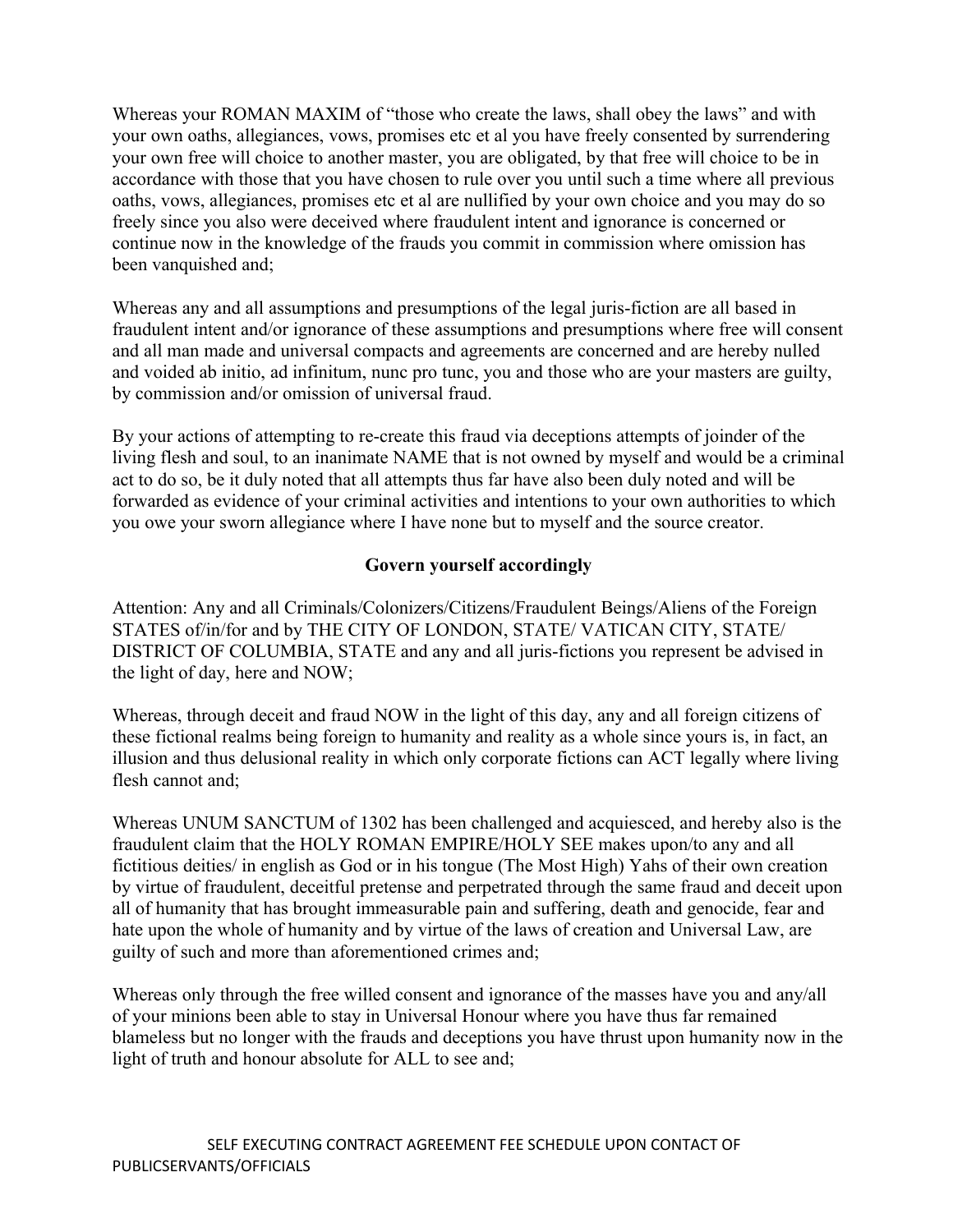Whereas, if but only one is awakened, the whole of humanity shall stand as one consciousness for the one is of the all and the all is of the one and many are now awakened and; Whereas all things "legal" are, in fact, of a pure fictional nature and are abhorrent to natural and Universal Laws where all laws created from the hand of man are irrelevant in, of and to the Laws of the Universe and of no force or effect NOW and forever and;

Whereas ANY and ALL claims, proclamations, PAPAL BULLS, ACTS etc et al made from this fraudulent and deceitful position are henceforth and forever null and void ab initio, ad infinitum, nunc pro tunc and;

Whereas the hidden knowledge and thus, truth, belongs to ALL humanity and free willed beings and where the true histories of this world have been hidden, deleted, altered, destroyed etc. et al the truth shall take its rightful place in the hearts of all beings on, of and in this universe and;

Whereas ALL alleged "LIVING DOCUMENTS" a.k.a. PAPAL BULLS cease forever in their intent and power of existence where the blood of the innocents spilled to create them is again purified in this truth and;

Whereas all blood spilled from the original evil intent shall henceforth be pure again in the unveiling of this crime against all beings of this world and in the universe and;

Whereas ALL beings that have been deceived into slavery by means of trickery, fraud, force or anything of a less than honour full intent, be hereby freed of this intent by virtue of the frauds herein unveiled whereby no law/statute from the hand of man be of any force or effect any longer.

Therefore, be it now and forever known that any and all frauds placed upon humanity were of evil intent, of evil incarnate and are hereby in the light where only atonement of the guilty may bring them solace and ultimately forgiveness, such is the free will choice of all and;

Therefore, be it now and forever known that all are equal in that free will choice where by one's actions and allegiances, one shall be known and;

Therefore ANY and ALL contracts/compacts, allegiances, agreements, man-made laws etc. et al that are/were/will be made with a malicious, malevolent, fraudulent, deceptive and/or fictional illusion intent outside of the laws of the universe and truth, are hereby rendered null and void ab initio, ad infinitum, nunc pro tunc and;

Therefore, ALL guilty parties of, for, in and by these aforementioned CORPORATE STATE/S and their affiliated CORPORATIONS etc be they living in illusion or are inanimate are, in fact, FOREIGN and ALIEN INTERLOPERS upon humanity by, of, for and in their free will choice to do so. By their ACT-IONS and INTENT and their vowed/sworn allegiance knowingly or unknowingly by and of their own free will choice and ignorance/agreements/oaths/vows/pledges etc. et al to said STATES and fictional realms that shall be known as the JURIS-FICTION, are fully re-spawns-able for their ACT-IONS and INTENT by omission or commission of crimes against the whole or any part of humanity. Only they who make the "laws" shall obey the "laws" as shown in your juris-fictional realms via oaths made.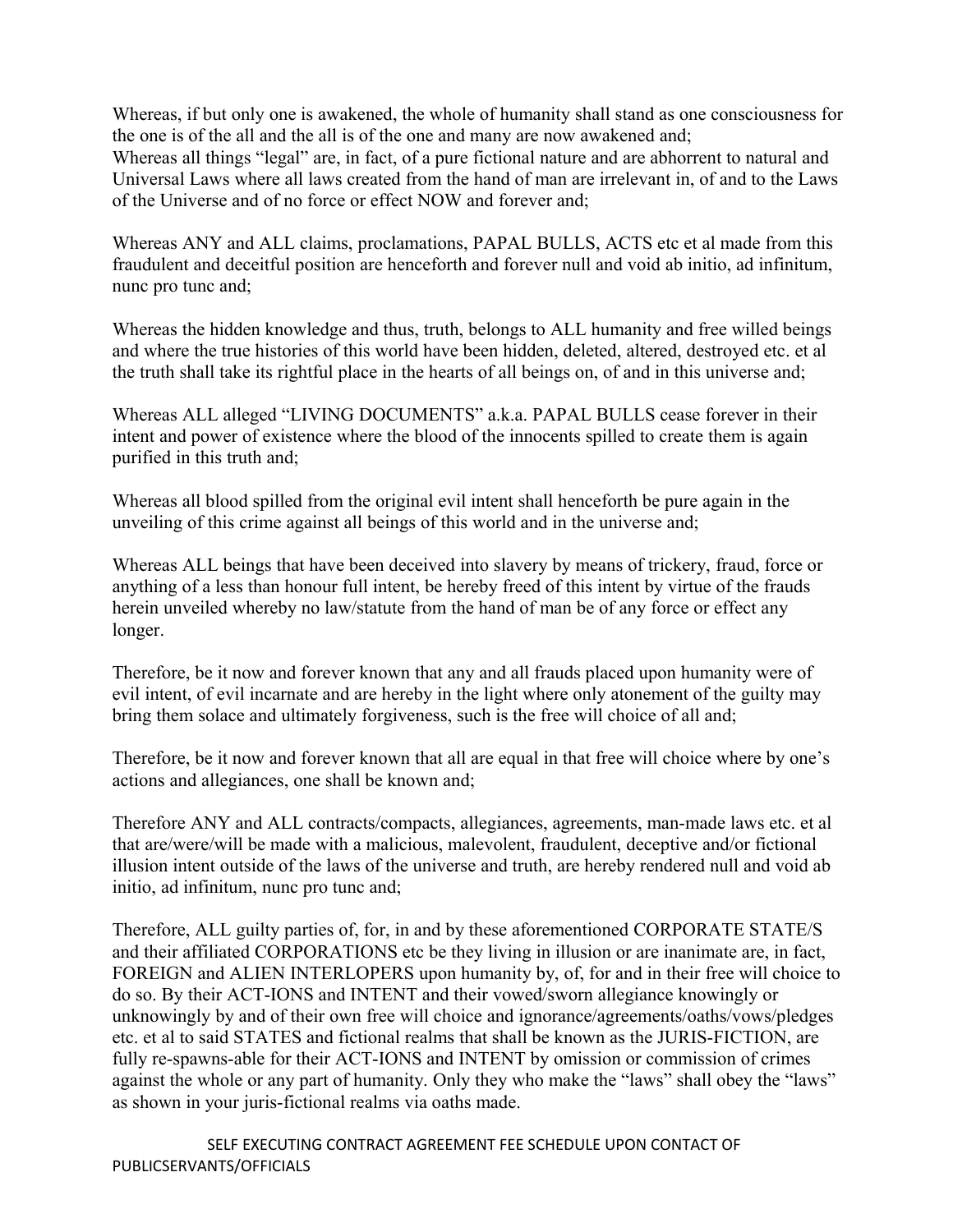Your deceptions and frauds are laid bare before the altar of the Universe where all shall be seen in their own lightness or darkness, by and of their own free will choice which is the re-spawnsability of the self and no other.

Your measure of worth is that which you have taken in lieu of truth, peace, love and honour absolute upon which, no price can be levied or even postulated. Justice be served through the heavens may fall, so mote it be ab initio, ad infinitum.

## **You stand NOW in ABSOLUTE DISHONOUR. By Omission or Commission, You are Guilty;**

Whereas, if you use a REGISTERED NAME, you are a FOREIGN COLONIZER/INVADER and guilty of crimes by Omission or Commission for, of and by THE CITY OF LONDON, STATE which by virtue of OWNERSHIP by THE HOLY SEE/ VATICAN CITY.STATE/ THE HOLY ROMAN EMPIRE, STATE and are guilty as follows;

1. By swearing, attesting, agreeing, affirming, recognizing, aligning or allying with, via oath or ignorant acquiescence to any and/or all aforementioned CORPORATIONS/INSTITUTIONS you are hereby guilty by association with all associated criminal activities including but not limited to GENOCIDE, WARS OF AGGRESSION, MURDER, SLAVERY, FRAUD, THEFT AND ALL CRIMES AGAINST HUMANITY etc. et al and;

2. With any and all use of a NAME that is in BOND FORM and REGISTERED with the CROWN you are, in fact committing FRAUD since BIRTH via the BIRTH CERTIFICATE and are in fact, a slave to the aforementioned entities and;

3. Any use of GOVERNMENT IDENTIFICATION is, in fact, fraud since a BIRTH CERTIFICATE cannot be used for identification purposes as stated clearly on the original or copied document. ALL GOVERNMENT IDENTIFICATION is created from the BOND INSTRUMENT COPY. You do not have, nor will you ever see the ORIGINAL because it was sold and the copy ACTS merely as the proof of sale and is, in fact, a receipt only for the sale of the INTELLECTUAL PROPERTY of the NAME that belongs to the CROWN CORPORATION and;

4. Any attempt to ask, force, coerce, threaten etc. et al anyone who knows this truth is, in fact, aiding and abetting a fraudulent action and is guilty of a crime upon that act and furthermore by IDENTIFYING themselves with this fictional CROWN CORPORATION OWNED NAME via GOVERNMENT IDENTIFICATION of any kind, they are ACTING in fraud ab initio and;

5. Unum Sanctum Papal Bull of 1302 fraudulently claimed all TITLE and PROPERTY on, over and under the Earth with the fraud being only in the fictional realms of "legal" where real laws are known and never written by the hand of man. THE HOLY ROMAN EMPIRE has claimed only TITLE and PROPERTY which includes but is not limited to anything and all things in the illusion of fictional CORPORATE realms or Juris-Fiction which is inferior to the living beings true Jurisdiction. A puppet cannot speak without a willing puppeteer attached and is hereby exorcised and;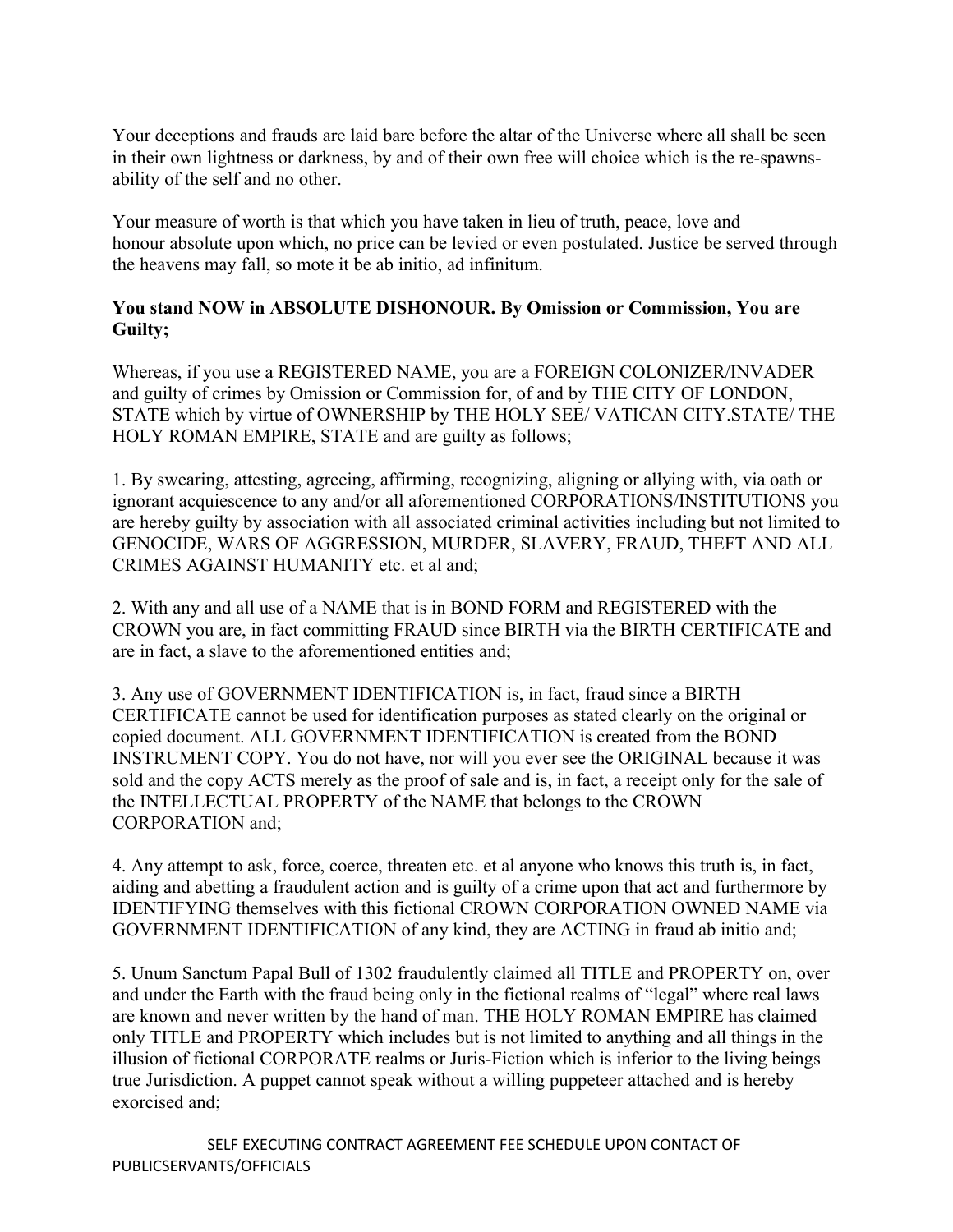6. ALL CONTRACTS created in the illusion of CORPORATE veils are, in fact, FRAUD absolute be they knowingly or unknowingly entered into with the pretense to defraud a living being by means of a CORPORATE TITLE/NAME or any and all such fashions of JOINDER, assumed or presumed by the offending party through a willful or ignorant ACT and;

7. All CITY OF LONDON (CROWN)/VATICAN CITY (HOLY SEE)/DISTRICT OF COLUMBIA AGENTS/OFFICIALS/OFFICERS/BAR MEMBERS etc. et al are, in fact, ALIEN/FOREIGN/COLONIZERS with no rights upon the lands beyond their own fictional borders and as such have NO FOREIGN IMMUNITY as the invaders they are upon the rest of this world inasmuch as they have either SWORN/VOWED/OATHED/AFFIRMED/ATTESTED etc. et al their allegiance with one or all aforementioned CORPORATE FICTIONAL REALMS and;

8. By virtue of the original fraud and deceptive claims made by any and all affiliated entities past, present and future as their being " in english as God or in his tongue (The Most High) Yah/ in english as God or in his tongue (The Most High) Yah's representative/deity" on Earth are hereby exposed for this manifest fraud upon all of humanity whereby anyone believing in or accepting "their in english as God or in his tongue (The Most High) Yah" made them subject to their " in english as God or in his tongue (The Most High) Yah's" laws and commandments as were written by them to accept the punishments as dictated by those that perpetrated this heinous concept of "religion" to enslave, foment genocide, create wars and thus murder countless innocents on this Earth in the NAME of their " in english as God or in his tongue (The Most High) Yah" and are hereby guilty of these crimes under Universal Law where ALL stand under and;

9. Once a FRAUD is revealed, it is NULL and VOID, nunc pro tunc as per their own dictum's and "LEGAL MAXIMS/ACTS/STATUTES/CONSTITUTIONS " etc. et al and that they must abide by their own ROMAN LAW MAXIM of "those who make the laws, obey the laws" lest they be in complete DISHONOUR ab initio, ad infinitum.

By commission or omission of acting in a crime, you are party to that crime for its commission and are as guilty as if you committed the crime yourself if you do nothing to stop it. If you know of a crime and do not act upon the truth to bring the guilty to the light, you are aiding and abetting in any crimes you are aware of and do not take actions to thwart or bring to the light of truth. By virtue of this knowledge it is now incumbent upon you, the living man/(Insert man or woman without parenthesis) to make a free will choice and choose your path henceforth.

Upon you NOW lies the full weight of truth in all your actions towards your fellow mankind on every land upon this Earth. Where you have chosen, the unseen forces of this Universe have also chosen by virtue of the most precious of all laws being FREE WILL where NONE may TRESPAS(Insert middle initial or name) May you be wise and free in your choice where the Universe shall gift you accordingly for whichever path you choose.

Note: All past, present and future evidence will be given to your authorities to pass judgment whereas in my/our jurisdiction I judge not lest I be judged. Let it henceforth and forever be known that all prior assumptions and/or presumptions of any and all allegiances, oaths, vows, compacts, pledges etc et al are hereby nulled and voided with regards to all things in the legal